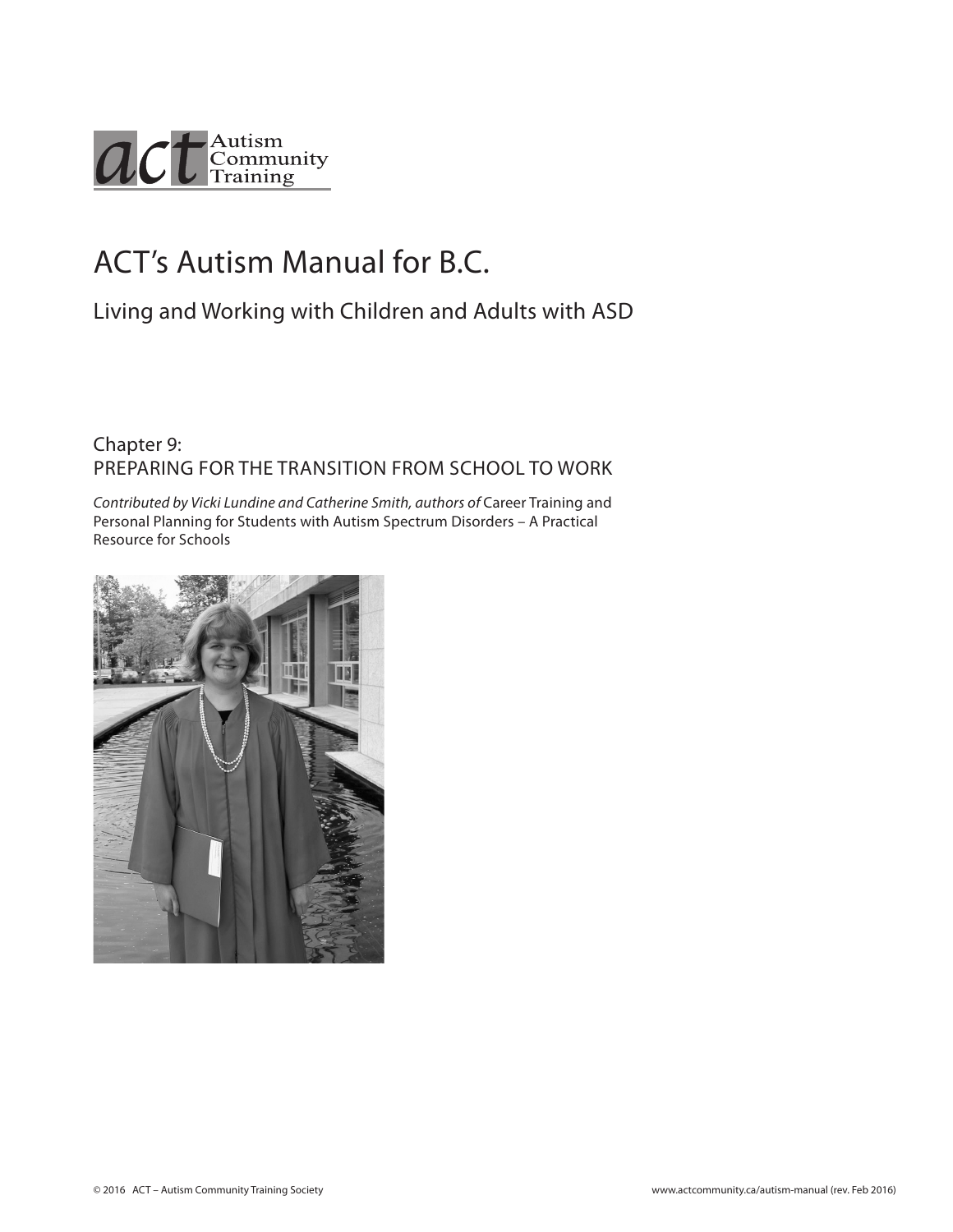# Chapter Contents

### Chapter 9: [Preparing for the Transition from School to Work](#page-2-0)

The "Introduction to ACT's Autism Manual for B.C." provides valuable context to this chapter. Download at: [www.actcommunity.ca/](http://www.actcommunity.ca/autism-manual) [autism-manual.](http://www.actcommunity.ca/autism-manual)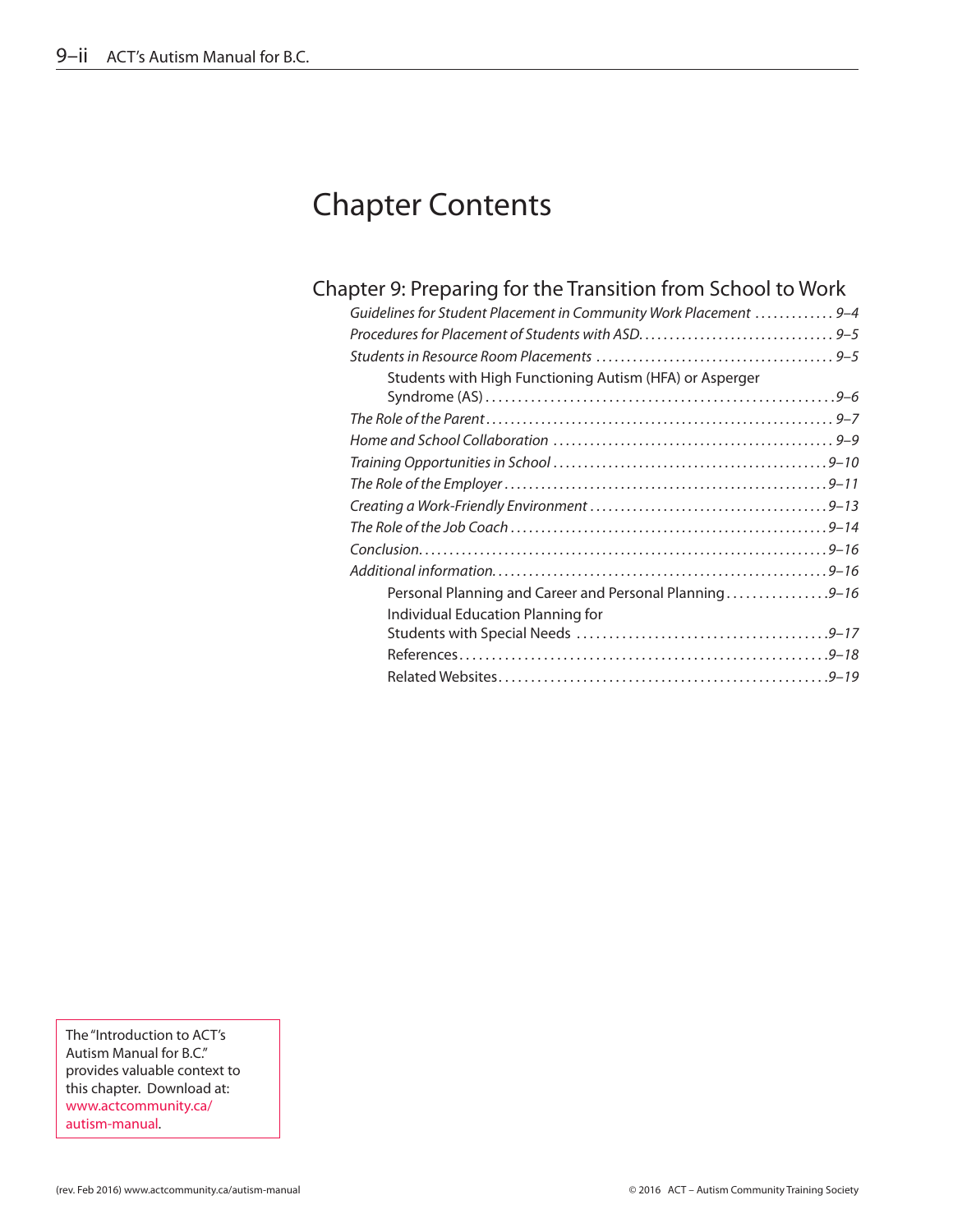# <span id="page-2-0"></span>**9 PREPARING FOR THE<br>SCHOOL TO WORK** TRANSITION FROM SCHOOL TO WORK

*For many families who have young children with an Autism Spectrum Disorder, one of the greatest challenges is to imagine what support their child will need as they reach adulthood. This is because the impact of autism on a child's development is so variable. By the time their child has reached puberty, however, many parents are focusing on preparing their child for adulthood. Many are acutely aware that social skills are crucial to successfully interacting with others in the community, including the work place. This is the case whether their child is going into a supported employment program or into university!*

*The information below focuses on how the school can help facilitate the successful inclusion of students with special needs into the workplace. While it has been written by two respected special educators, the information is important for families to understand; it is frequently up to families to advocate within their school districts to ensure that the district is providing resources to prepare students for the transition to adulthood. Of course, parents themselves play a vital role in encouraging behaviors and habits that will support a successful transition. When schools and parents work together as a team, successful transition is much more likely!*

*The authors of this section are Vicki Lundine and Catherine Smith. Vicki has recently retired after a decade as a career counselor and 20 years as a teacher for the Campbell River School District on Vancouver Island. Her passion and enthusiasm for finding great work experience placements for her students is infectious! Until she retired recently, Catherine was an Educational and Behavioral Consultant for the Provincial Outreach Program for Autism and Related Disorders. As a Learning Assistance Teacher, District Integration Support Teacher and Provincial Consultant, she has worked collaboratively with parents and professionals to support students with ASD for over 20 years.*

*Vicki Lundine and Catherine Smith are the authors of* Career Training and Personal Planning for Students with Autism Spectrum Disorders – A Practical Resource for School*s. Published by Jessica Kingsley Press in 2006, this book provides important information for parents and school professionals.*

"I would like to stress the importance of a gradual transition from an educational setting into a career."

Temple Grandin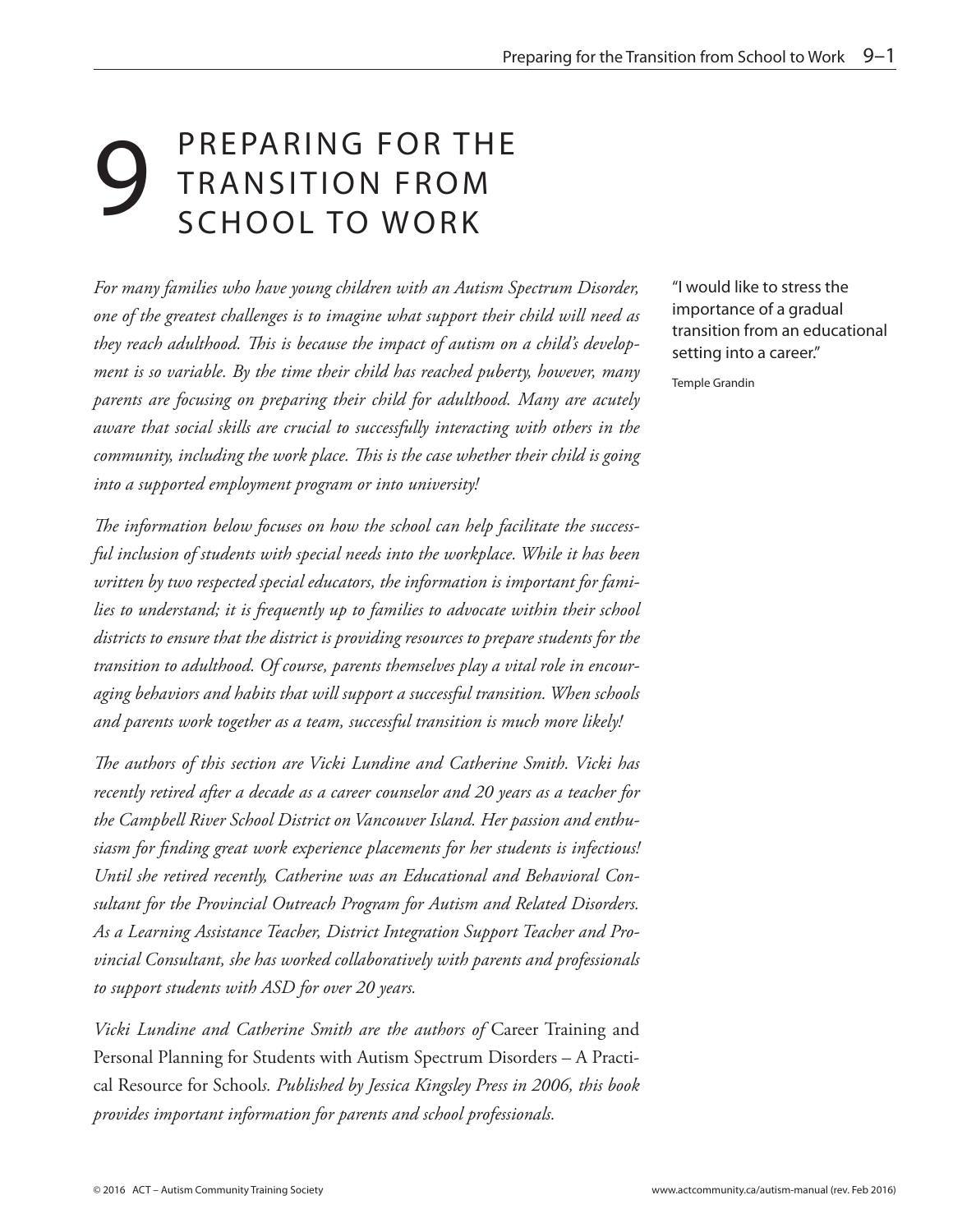Chapter 12: Guide to Employment for Teens and Adult with Autism in B.C. of this manual provides even more in-depth information about B.C.s employment system for youth and adults with autism.



*"Like Google for Autism but Better!"*

**Throughout this chapter you will see AID links that connect to resources: www.actcommunity.ca/aid-search/** 

ACT's Autism Information Database (AID) has over 2000 autism-related information and community resources. It is easy to search using keywords and postal codes, which saves time in finding B.C. resources. There are links to excellent international websites on a wide range of topics relevant to children, youth and adults with ASD and their families, which community professionals may also find helpful. ACT's staff has reviewed each of the resources we have included—our focus is on providing practical, useful resources that empower families and communities. Do you have a community resource to recommend for the AID? Go to www.actcommunity.ca/ submit-resource/

Although the emphasis on transition from high school to work appears to take place in Grades 10 or 11, in fact, the process begins much earlier than that. Attitudes toward work combined with decisions we make for young children can significantly influence the path they may choose to follow. It is important to recognize that all children, including those with ASD, begin their journey toward the world of work at a very early age. The members of a child's team need to be cognizant that it is important to recognize, record and foster interests, skills and talents the child demonstrates as he or she matures. When students enter middle and high school, the roles and responsibilities of each member of the student's team should clearly foster skills, attitudes and knowledge that will directly influence successful work experiences. Team members can agree to:

- Acknowledge a student when he or she completes tasks, whether it is cleaning up a locker or handing in a project.
- Reinforce desired behaviors with praise and perhaps combine this with token economy and/or tangible rewards such as stickers, or preferred activities to help promote an appreciation for responsible behavior.
- Create opportunities for the student to complete routine chores at home and at school to increase skills such as time management, co-operation and accountability.
- Provide positive feedback and constructive criticism so that students learn to accept support in order to improve their performance and appreciate that learning is an on-going process.
- Encourage group projects that foster social communication and cooperation. (Lundine & Smith, 2006)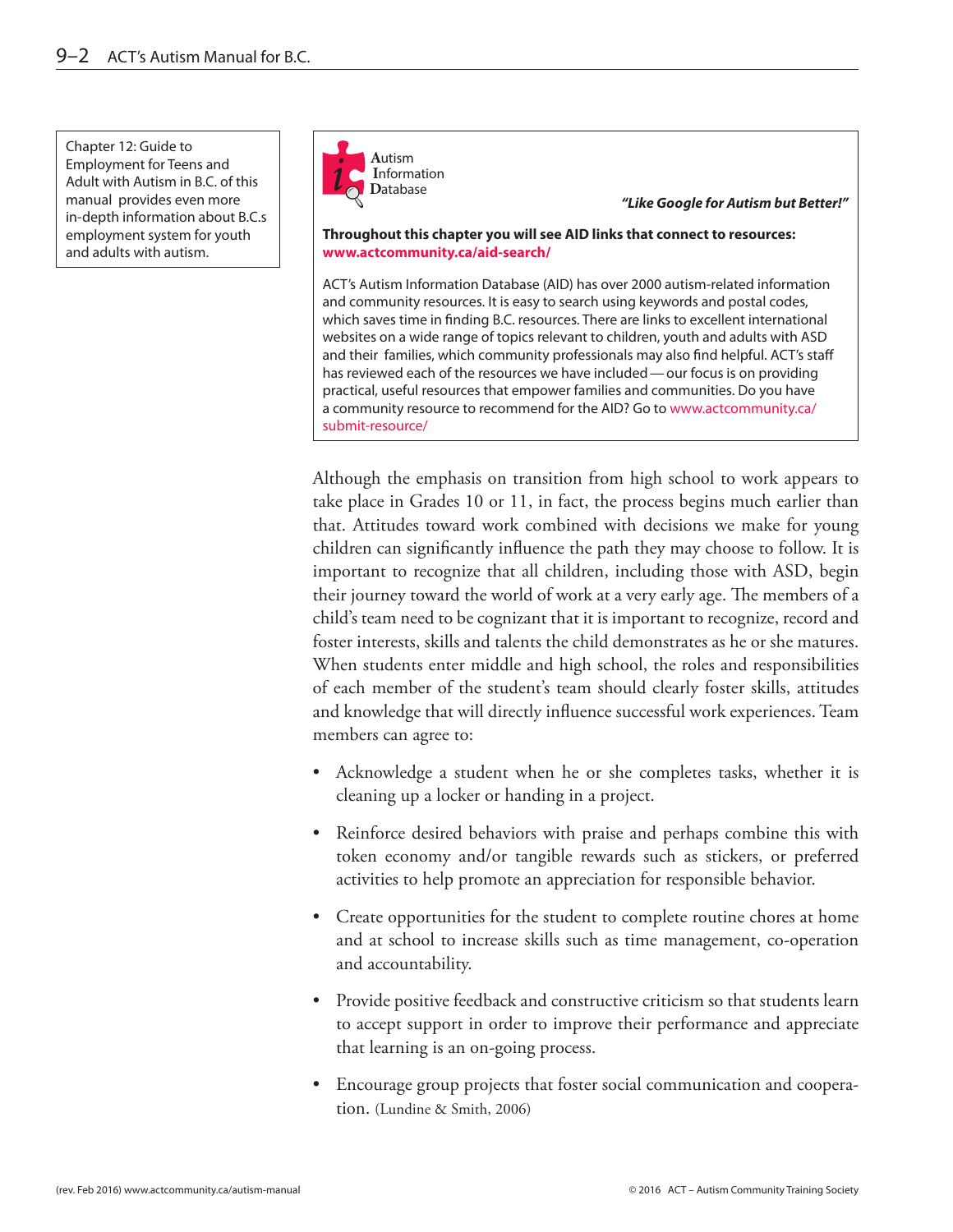Fostering the ability to carry out responsibilities independently helps an individual to develop valuable skills and support a healthy work ethic, which can be transferred to job settings.

Parents and guardians remain the primary advocates for their son's/daughter's future, and they play a significant role in the prospective involvement their child may have in the community. As partners in the process, parents can assign meaningful jobs in and around the home and garden to encourage responsibility. They can make their child aware of the types of jobs people do in the environment and how that helps to build a strong, safe community. Parents can invite friends, relatives and neighbours to demonstrate and talk about the type of work they do. They can teach their child to ask questions about the responsibilities these individuals have and why he or she likes the job s/he does. They might even have opportunities for their child to visit a variety of work environments and perhaps participate in one way or another. When we ask the excavator to let Johnny, who loves these machines, "drive the digger," we are giving the child a valuable experience. Setting up environments in and around the home so a child can practice being a truck driver, cook, postman, policeman, fireman, pilot, doctor, carpenter, and, teacher adds to a child's understanding of the role that each of these individuals plays in the their lives and the community. It also creates opportunities for exploration.

Parents can investigate possible opportunities that will allow their child to practice work and social skills in neighborhood and community settings such as churches, clubs, volunteer organizations and fund raising drives. Participation encourages self exploration and enhances self confidence. It also helps increase the community's awareness of the skills and abilities the individual has to offer to that community. Participation benefits both the student and the community in defining how they can develop a meaningful relationship.

Career development goals apply to every individual including those with ASD. They include:

- Self-awareness to support finding the right job fit to reflect individual talents and interests
- Self-help and vocational skills
- Career
	- Awareness
	- Planning
	- **Exploration**
	- Preparation
	- Portfolio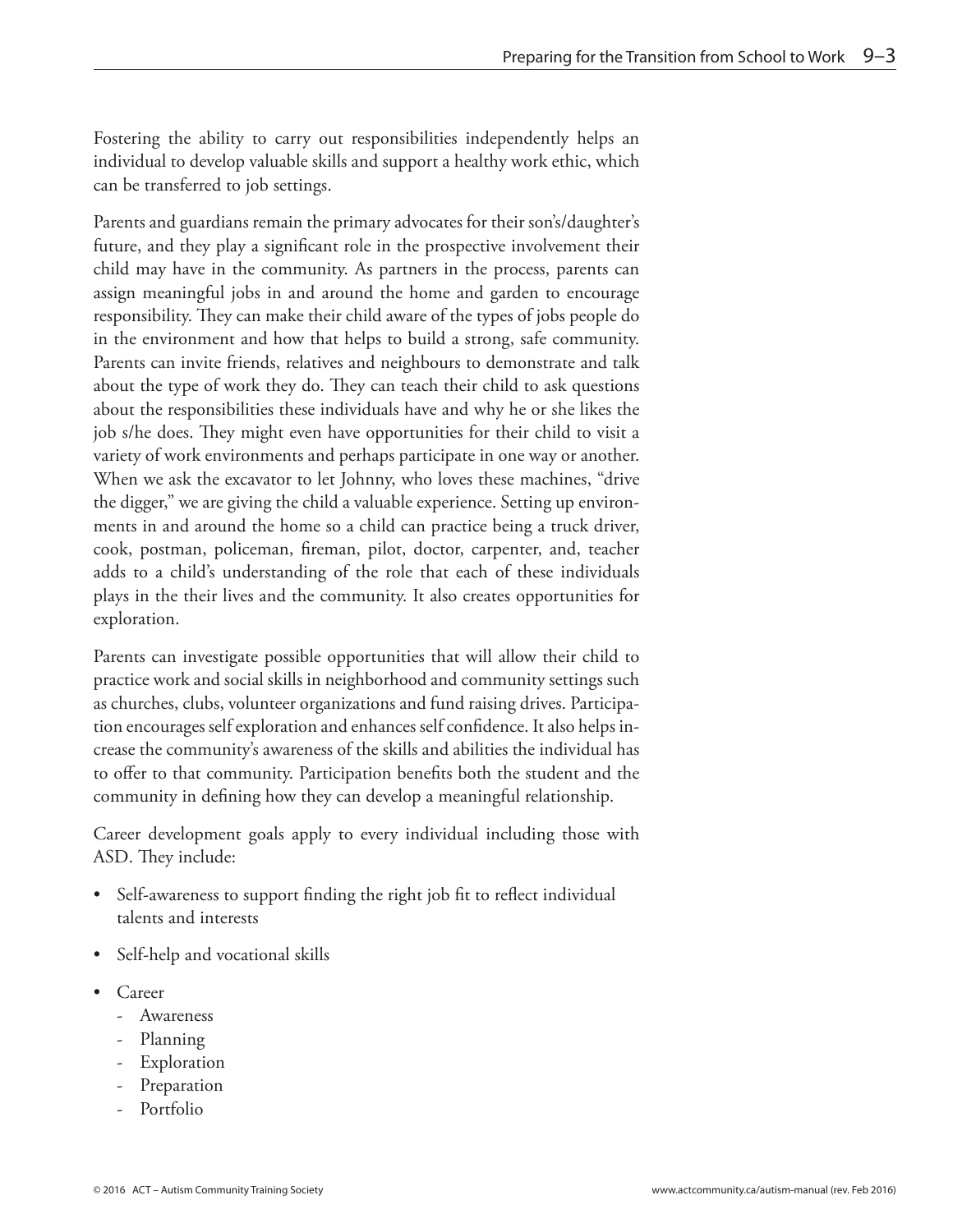## <span id="page-5-0"></span>GUIDELINES FOR STUDENT PLACEMENT IN COMMUNITY WORK PLACEMENT

Work placements should involve well planned experiences which help a student explore the benefits as well as the challenges that these might present to the individual. In order to provide students with appropriate work placement opportunities, it is important to insure that each student has:

- 1. An Individual Educational Plan that outlines:
	- a. The goals of the work experience.
	- b. The purpose of the work experience.
	- c. The anticipated outcomes of the work experience.
	- d. How the work experience will be measured in terms of success for the student and the community.
	- e. How the work experience relates to future career plans for the students.
- 2. An assessment of interests and skills including a description of physical, social and academic abilities.
- 3. A guarantee that the Special Services Department and/or school will provide the necessary support systems the student requires while on the work experience placement.
- 4. An agreement from parents/guardians stating they will participate in the process of establishing and supporting an appropriate work experience.
- 5. An awareness that the student will remain an active participant throughout the process. (Lundine & Smith, 2006)

When all of these prerequisites are fulfilled, the career facilitator will collaborate with the student, parents, teacher, counselor and administrator to make arrangements for an appropriate work experience placement for the student.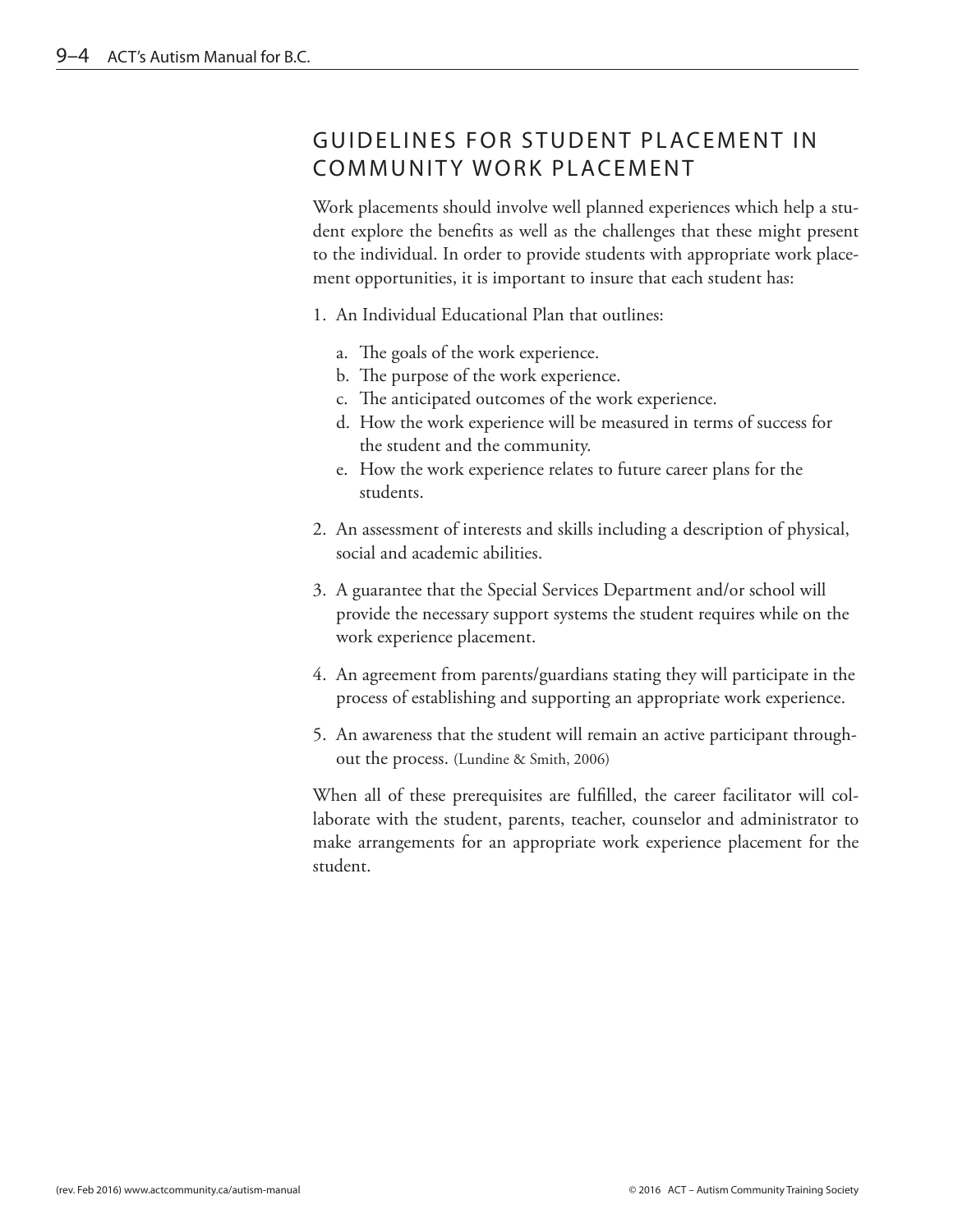# <span id="page-6-0"></span>PROCEDURES FOR PLACEMENT OF STUDENTS WITH ASD

#### Students in Resource Room Placements

- 1. The classroom teacher discusses the programme with the student using the communication system that accommodates a student's comprehension of the process.
- 2. The individual facilitating the career programs, the Career Facilitator, insures all necessary paperwork is complete throughout the process. Paperwork can involve a resume, log sheets, safety questionnaire, a confidentiality form and evaluation forms.
- 3. The Career Facilitator then meets with the IEP team to discuss the work experience in more detail.
- 4. Prior to the work experience, the classroom teacher makes arrangements for a paraprofessional to accompany the student to the workplace, if required.
- 5. The Career Facilitator makes arrangements for an appropriate work placement and reports back to the classroom teacher and the student.
- 6. The Career Facilitator takes the student and the paraprofessional, if required, to the placement interview.
- 7. The Career Facilitator makes visitations to the work site.
- 8. The Career Facilitator is responsible for thanking the employer on behalf of the school district.

Note: Smaller districts may not have a career facilitator; thus, the classroom teacher may collaborate with a counselor or administrator in this process.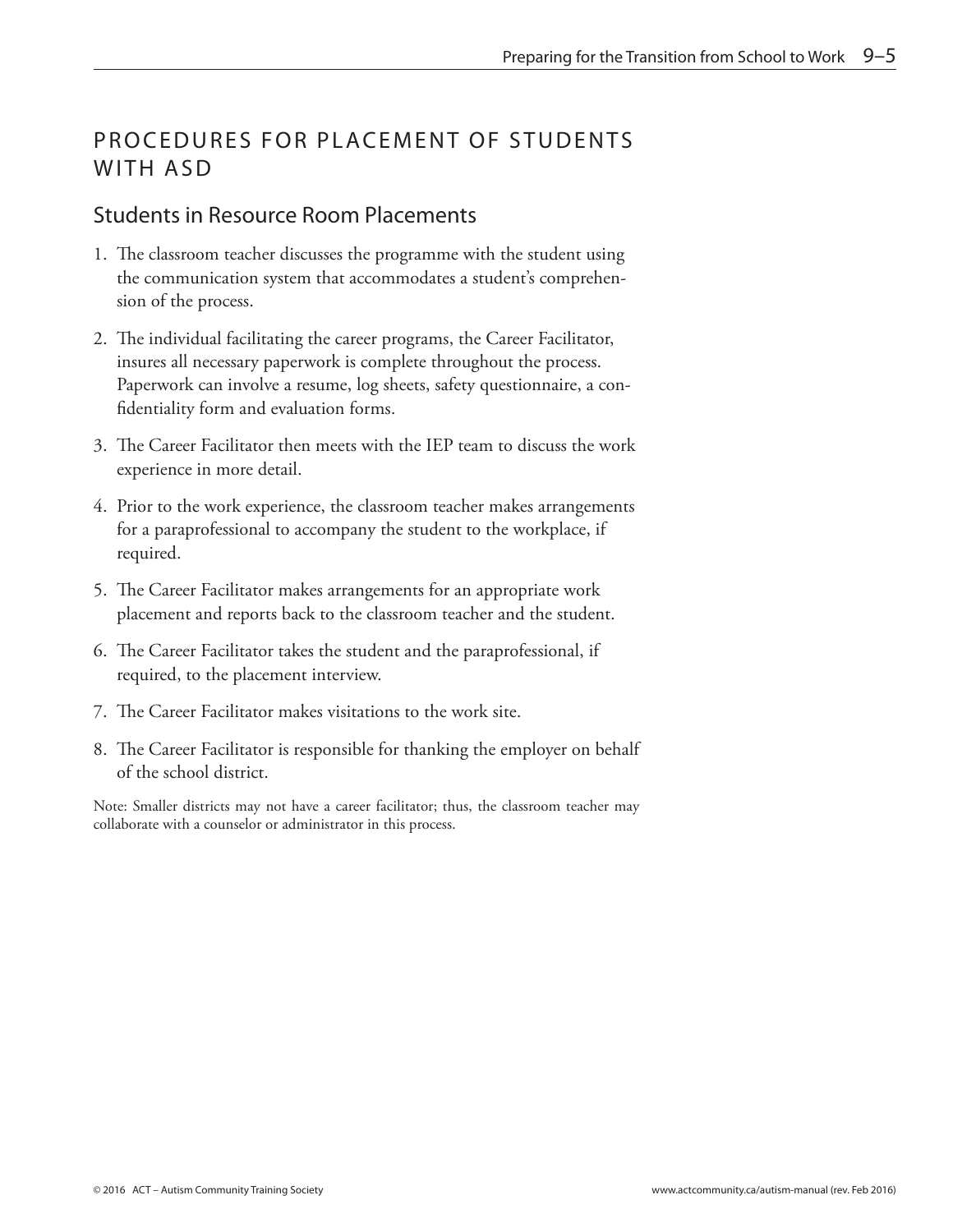## <span id="page-7-0"></span>Students with High Functioning Autism (HFA) or Asperger Syndrome (AS)

- 1. The Career Facilitator discusses the Work Experience Programme with the student.
- 2. The Career Facilitator insures all necessary paperwork is complete throughout the process. Paperwork can involve a resume, log sheets, safety questionnaire, a confidentiality form and evaluation forms.
- 3. The Career Facilitator meets with the case manager to discuss student supports that may be required, the objectives of the work placement, transportation issues, parent contact, and any other special circumstances.
- 4. If a paraprofessional is required to accompany the student on the work site, the school will be responsible for arranging this prior to arranging the work experience.
- 5. The Career Facilitator makes arrangements for an appropriate work placement for the student and relays the information to the case manager. The case manager informs the student and parents.
- 6. The Career Facilitator accompanies the student, and paraprofessional, if required, to the placement interview with the employer.
- 7. The Career facilitator makes site visitations.
- 8. The Career Facilitator is responsible for thanking the employer on behalf of the school district.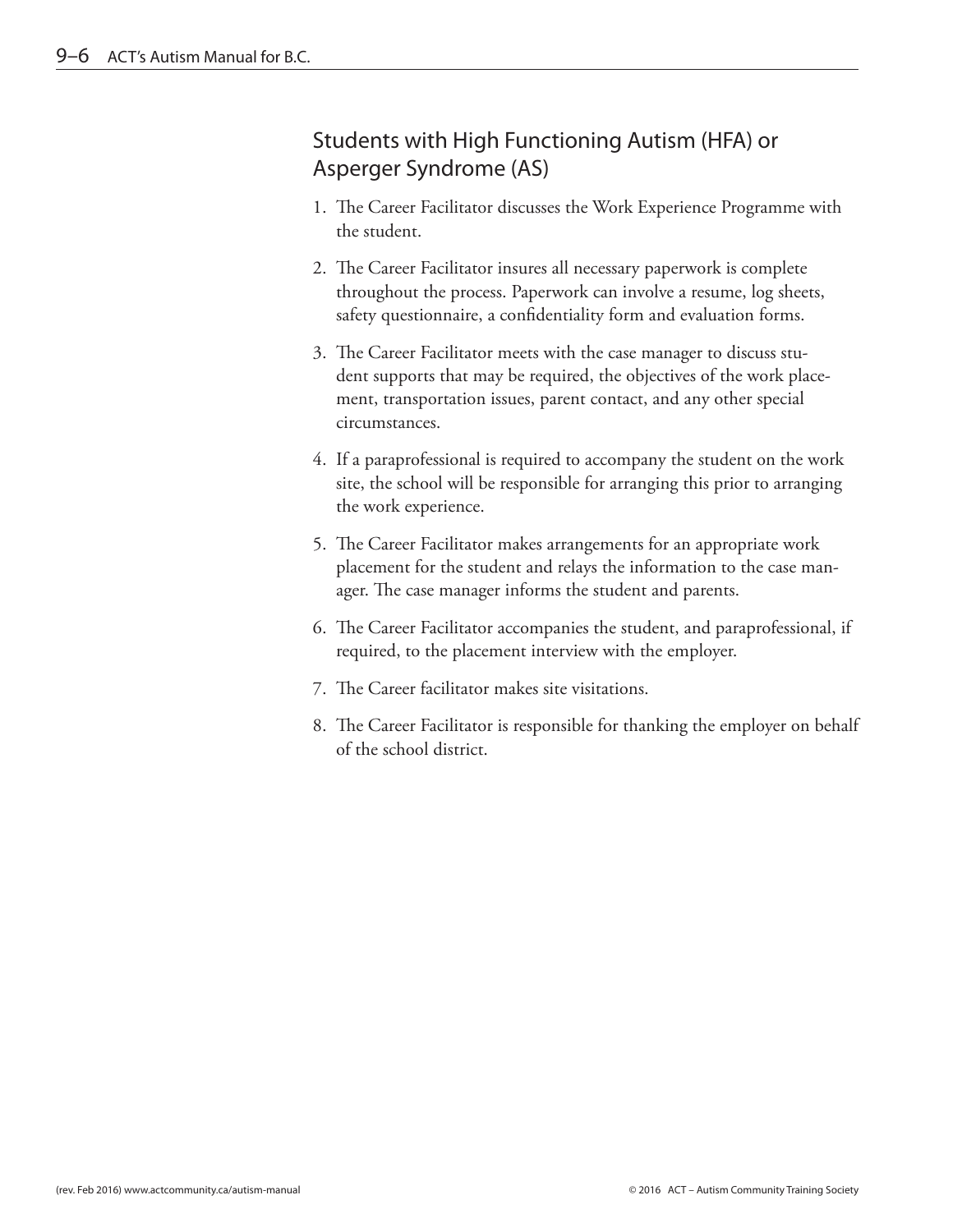# <span id="page-8-0"></span>THE ROLE OF THE PARENT

Parents play a pivotal role in helping their son or daughter acquire the foundation skills and develop values that will influence his or her success in the community and in the workplace after high school. Parents, as advocates, overcome personal and emotional challenges as they begin the process of ensuring their son or daughter has the necessary supports they will need to remain active participants within the community. Parents are the ones who need to find and recruit the people who diagnose, assess and develop programmes to encourage better communication, enhance social skills and facilitate participation in the community. Parents are the ones who recognize a child's interests, strengths and abilities, as well as the challenges he or she faces. They are the ones who celebrate their child's victories and share success stories to promote greater independence and social mobility, as well as increase awareness, understanding and support from the community.

As the child develops and grows, with proper supports in place, his or her abilities will strengthen, interests may change, and talents will emerge. Parents play an important role in recognizing how these can influence what the future may hold for their child. Parent perspective and intimate knowledge of their son or daughter combined with the insights of the professionals supporting their child can lead to formulating realistic goals for the future. By developing goals built on relevant information that truly reflects the student, the team can "begin with an end in mind." By the time a student enters high school, the members of the team should be equipped to help the student define his or her hopes and dreams for the future. The team can help the student to establish priorities, choose interventions, courses or programs to facilitate realizing those goals. The team will be expected to meet regularly with the student to assess progress and adjust the plan as needed.

Parents have another important role to play in preparing their son or daughter to participate in the world of work. Many students with ASD do not process what information is available to them in their immediate environment. While typical children appear to absorb and respond to accessible information in their environments, the student with ASD may be unaware of that information. Those supporting a child with ASD can help a child acquire greater independence when they apply the caveat, "Never assume he or she has mastered a skill." To insure mastery of skills, the team needs to allocate time to teach the child skills that include observing, experiencing, and responding to his or her environment. Actively teaching these skills and encouraging a child to pay attention to the environment can enhance awareness and personal safety, as well as provide interesting conversation topics. Think about scheduling time to go for walks in the child's local environment, the neighborhood, the park, the mall or the village center. Check to see if "The family remains the primary Influence, Advocate and Educator in the development of their child's attitudes, standards and values."

Gregg Hill, Campbell River and District Association for Community Living, interview, 2004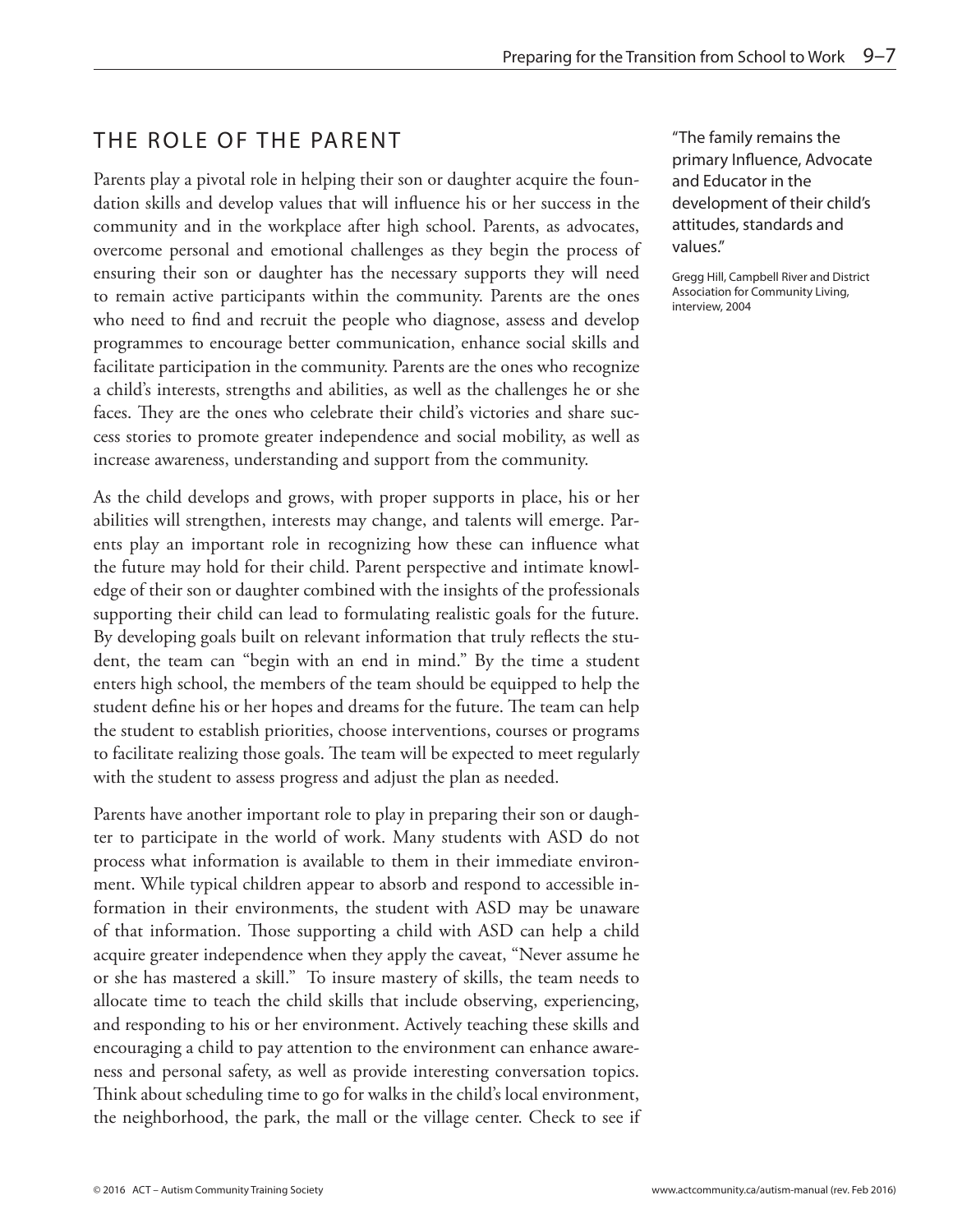your son or daughter notices sounds, visual cues, changes, and patterns along the way. Teach the child to look up and find street lights, crosswalks, signs, cars coming and going, entrances and exits. Insure they learn to recognize safe places and safe people. These skills and abilities can all be transferred to the work site.

Teaching a child how to establish routines provides the child with the opportunity to be a part of the process for organizing his or her participation in helping out. This can include ways for keeping and maintaining an organized and clean living environment be it apartment, home, yard or hallway. This helps a child to foster a respect for maintaining an environment that is clean, safe, and healthy, a value which prospective employers greatly appreciate.

Not only is it critical that we teach a child to notice what is in the immediate environment, but learning to listen to the sounds in their environment is another vital skill we can help to promote. In addition to teaching a child how to listen to sounds and words so they can interact with others, the team should be aware that the ability to listen is also a safety skill. The game "Listening Lotto" is a favorite for young children. Detecting, identifying and locating the source of sounds, as well as explaining what they mean, can help alleviate stress and anxiety for most children. Emphasizing the positive reasons why there may be jarring sounds in the environment may help diminish fears. Explain that the ambulance uses the siren so drivers can move to the side to keep everyone safe. The siren has to be loud because some people may be listening to their radios or iPods. Teach children who have sensitive hearing how to cope with these intrusions by putting their hands over their ears. If the problem is more involved, check with a professional for solutions. Teach children to listen for the sounds that they may hear at crosswalks. Teach them to identify commercial vehicles and the sounds they use to warn pedestrians when they are backing up. If there is construction taking place in the community, stop and listen to the sounds and try to identify the tools being used. Talk about how to be safe when construction is going on. Revisit the site and watch it evolve. Students who recognize sounds can learn how to respond safely to them if necessary.

The home is a rich environment to foster life skills as well as social skills that will support increased participation in the greater community. Establish joint attention, practice joint activity routines, teach manners and social conventions that are respected in the community, encourage your child to participate in the smooth running of a household. With attention and practice, parents can help insure their child has opportunities to acquire and refine these skills as he or she matures. Everyday tasks such as taking out the garbage, cleaning one's room, putting dishes in the dishwasher, learning to use a washer and dryer, setting the table, washing windows, cutting the grass,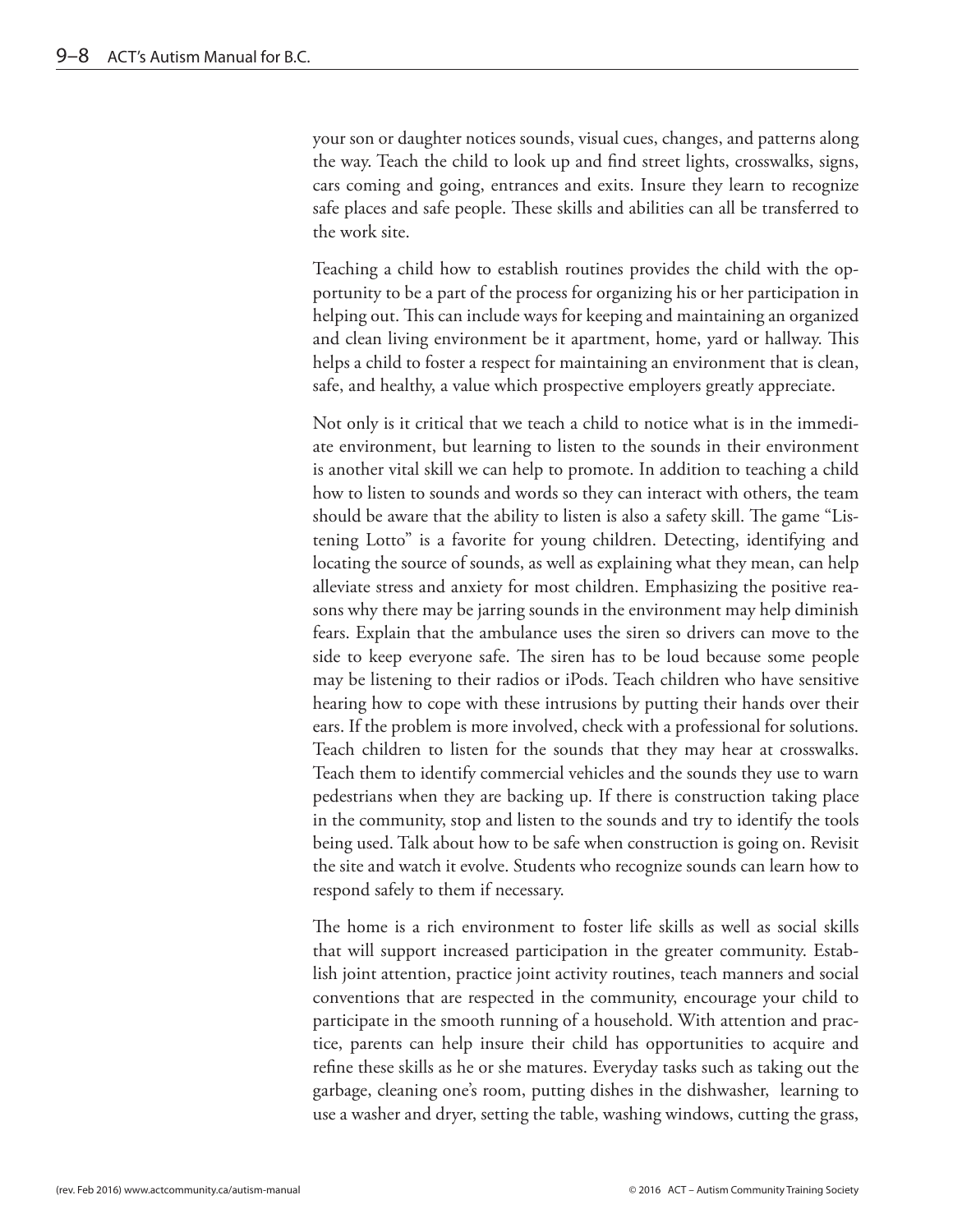<span id="page-10-0"></span>and recycling are all jobs that have to be done. When the child with ASD contributes to the smooth running of a place, everyone benefits. Begin early to insure that the child attends to personal hygiene as this is an area that can be difficult to address if left to chance. Maintaining good personal hygiene habits can significantly influence social connections in the workplace. These skills help the child with ASD learn how to establish routines, increase independence, acquire self help skills, promote a good work ethic and develop a positive attitude.

Families who live in areas where there is access to public transportation can help their son or daughter learn to use the system so that, eventually, they may be able to get to and from the work site comfortably.

Career training and personal planning are lifelong pursuits which begin in the home and expand to the school and community.

### HOME AND SCHOOL COLLABORATION

Collaboration between parents and the school team is essential to develop an effective IEP that will direct responsible curriculum as well as career training programs and work experiences. Skills being taught at school can be supported by the family and skills the family is working on can be practiced at school.

When each person clearly understands his or her role as a member of the child's team, respect for the specialty that each person brings to the group is enhanced. As the school recognizes the parent is the expert on their child, parents can appreciate the individual expertise each school and district team member brings to the table. Each person adds a different lens to the strengths a student demonstrates which can be applied in a work experience.

Collaboration allows the team to focus on the most important skills a student requires in order to participate either partially or fully in the world of work. By prioritizing skills the student is learning, the team can determine how they will be taught and what reinforcements will encourage generalization. The skills should be clearly and objectively stated with scheduled practice so they can be monitored and reviewed regularly. As the skills become an intrinsic part of a student's repertoire, new skills can be introduced. Once again, it is important to emphasize that the team establish clear goals which reflect career planning, exploration, preparation and participation to insure that the designated curriculum remains dynamic and relevant as well as an integral part of the student's program. Developing a communication system so that team members can be kept abreast of a student's experiences and progress in the different environments is recommended.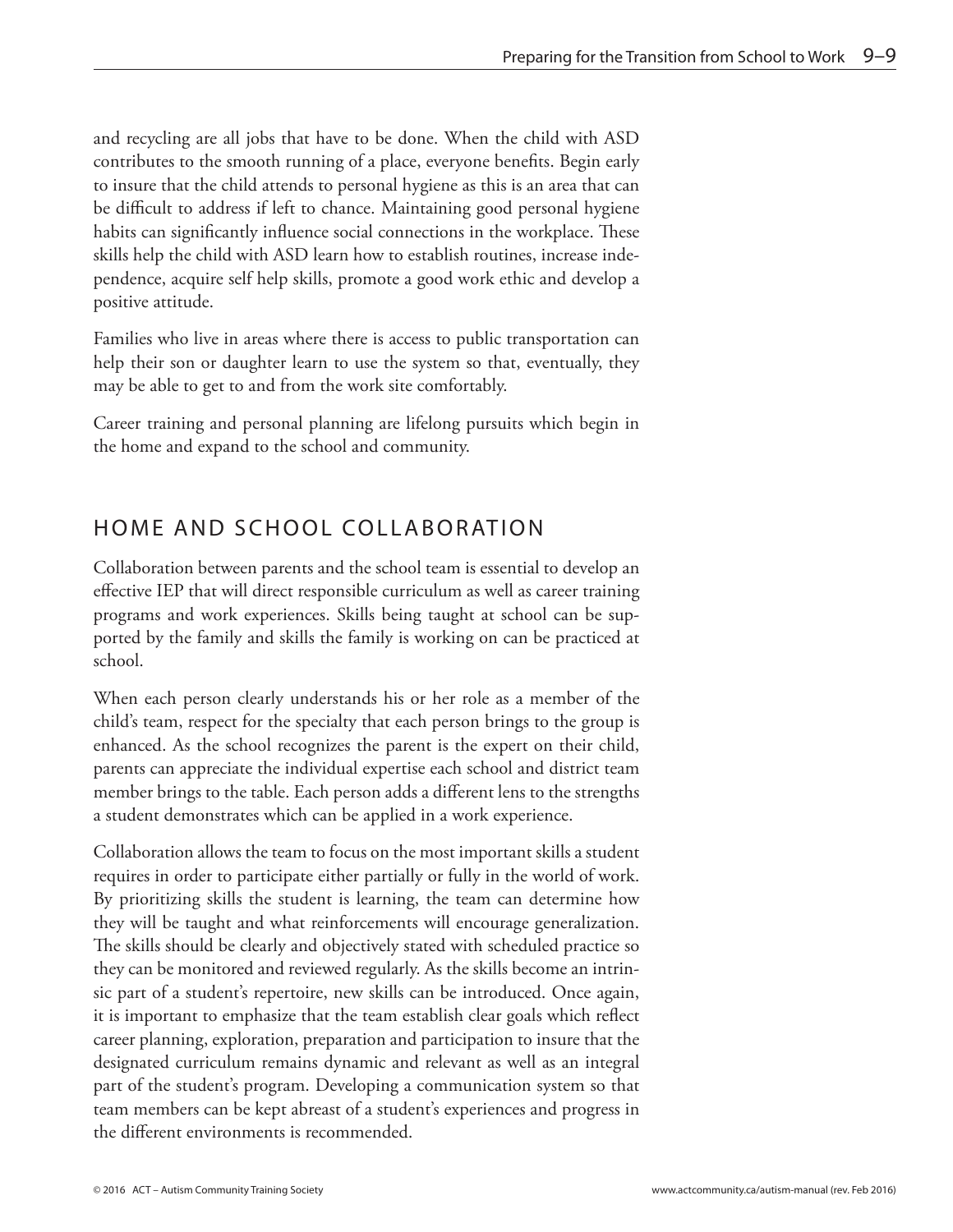<span id="page-11-0"></span>Parents and caregivers as well as the student can learn to record the student's participation in work experiences and community activities by using technology such as a digital camera. The student can establish a folder and maintain a record of his or her role or roles in the events and activities in which they participate. These can be documented in a portable format such as an album, or they can be put into a PowerPoint format and burned onto a CD. Photos can be emailed to parents or to a teacher. The student can be taught to reference and reflect on his or her experiences. This reflection can help the student to begin to understand what he or she would like to do after graduation. Celebrating student accomplishments can help both the team and the student recognize what that student enjoys doing and in which environments he or she is successful and most comfortable. These photo journals can be very empowering when establishing long-term goals.

### TRAINING OPPORTUNITIES IN SCHOOL

For students who require intense training to learn skills, school can be a fertile environment for increasing a student's ability to initiate and perform meaningful jobs. Jobs should be chosen to support the goals of the IEP. These functional jobs can begin in an elementary setting as meaningful activities can significantly influence the acquisition of skills. For example, consider Graham, a student who is learning *waiting, one-to-one correlation, telling time, calendar, temporal concepts, sorting money, hygiene skills, food safety, following directions, greetings* and *giving compliments*.

Each morning during *math*, he leaves the class at 9:50 am. He approaches the teacher holding a card with a symbol for coffee on it. He has to *wait* for her to turn to him in order to hand the card to her. She smiles and nods and Graham leaves the classroom accompanied by his Educational Assistant. They go to the staff room and Graham *follows a task analysis*, which indicates the steps he needs to perform to make a pot of coffee. He begins by *washing his hands*, *organizing* the needed equipment, *counting* scoops into the coffee maker, filling the coffee pot with water and so on. He turns the coffee on and then retrieves the can which has the coffee fund in it. He then *sorts* the coins and *counts* how many in each group, with assistance. He *records* the information on a form, and on a separate form he *writes the date and the amount*. He then takes the money to the secretary in the office. He *initiates a greeting* to which the secretary responds. He then hands the money and the form to the secretary along with the total amount for the day. He *practices giving a compliment* to the secretary, she responds and *says goodbye*. Graham says goodbye and comments on whether he will see her *tomorrow* or whether it will be a *weekend or a non-attendance day*.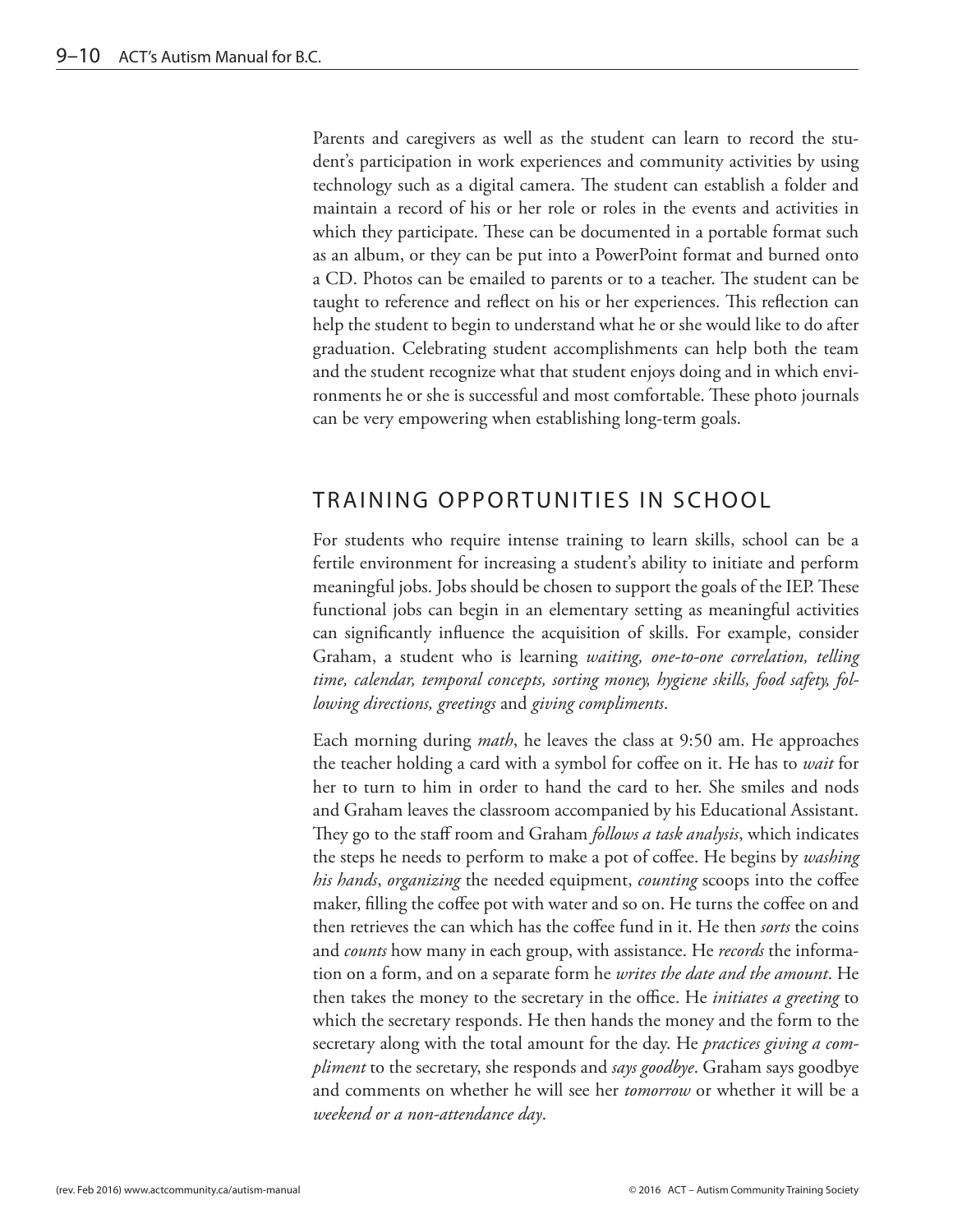<span id="page-12-0"></span>The italicized words reflect the skills that Graham is working on. While he has one-on-one support to learn these skills in the classroom, creating opportunities that allow him to practice these skills in functional settings reinforces the concepts he is learning and supports generalization beyond the classroom.

When students are doing a job, it is critical that the adults supporting the student treat this as a process for helping to develop real job skills that will be transferred either to the group home, on a work site or in the community. As such, a protocol should be established for each member of the school staff as to the role they will assume in supporting the process. All staff members should understand that the student is engaging in a work experience and should be treated accordingly. For example, the secretary was briefed before Graham began to drop off the money as to the skills she would be helping him master in the interactions she would have with him. Staff members who may have been in the teachers' lounge when Graham was working were aware that they could support his social skills development by exchanging short greetings with Graham and thanking him for the coffee, but they also understood that it was important not to distract him from his learning.

The team must review the IEP to insure that it reflects the skills the student is learning.

- Prioritize which skills the student needs to acquire.
- Define the student's independent and instructional levels.
- Design the process that will support skills acquisition.
- Create a system for collecting data and determining success.
- Determine when to terminate the activity.
- Plan where and how the learned skills can be maintained and generalized.

# THE ROLE OF THE EMPLOYER

In order for students to succeed on a worksite, an atmosphere that reflects an acceptance of diversity is critical. The Career Facilitator has a pivotal role in helping to foster this as he or she supports the employer. Unfortunately, when a student with challenges applies for a job, some employers may first notice an individual's disabilities rather than his or her abilities. That is why it is important to create a process whereby the Career Facilitator can support the employer as well as the student in achieving positive work experiences.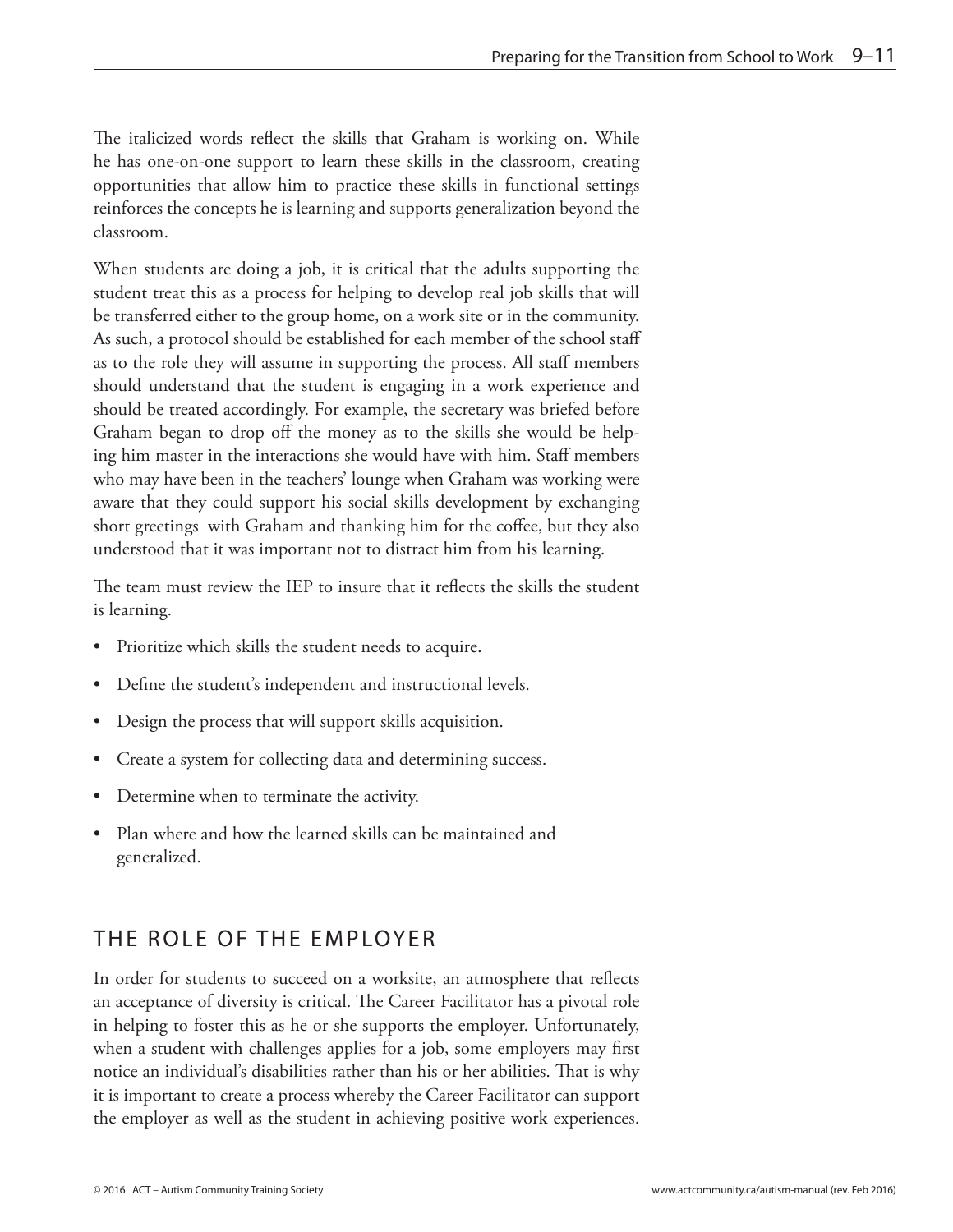The Career Facilitator has attended the IEP meeting, met with the student and has a clear understanding of the type of work the student can perform, the environment best suited to that student and the potential jobs that may benefit that student. The Career Facilitator also begins to know employers in the district and recognizes which steps need to be taken to insure the employer has the information he or she will require in order to insure success on the job. Once employers understand their role in supporting individuals on work experiences, they also begin to recognize the benefits in providing these opportunities to these students. The employer may ask the Career Facilitator to provide the staff with some information which will insure that the work experience supports the skills that the student is learning.

Next, the employer receives the student's resume which he or she reviews. The student is given an appointment to meet the employer and an interview ensues. At this time, the employer explains the job expectation to the student: when the job begins and ends, arrival time, break times, appropriate personal appearance and dress, safety issues, as well as the specific tasks the student will be performing.

When the student is on the job, the employer will assist in defining the jobs the student will learn. If the student requires step-by-step job cards or task analyses for the different jobs he or she will be expected to do, it will be important to insure that the job coach is trained in this. The employer is also responsible in supporting an inclusive environment, monitoring the student's progress, insuring that responsibilities match the student's abilities, considering increasing responsibilities if the student demonstrates continued success with initial duties, demonstrating the importance of the job in the community, and evaluating the work experience.

In some communities, employers who have become committed to the program are actively encouraging other employers to join them. One group of businesspersons initiated breakfast meetings and then invited other employers in the community to join them to hear about the benefits of actively supporting these individuals. The idea caught on and facilitated more work experiences for more students in the community.

The connection between school and the community becomes central in making the work experience successful for the student, the employer, and anyone else who is involved, including co-workers and customers.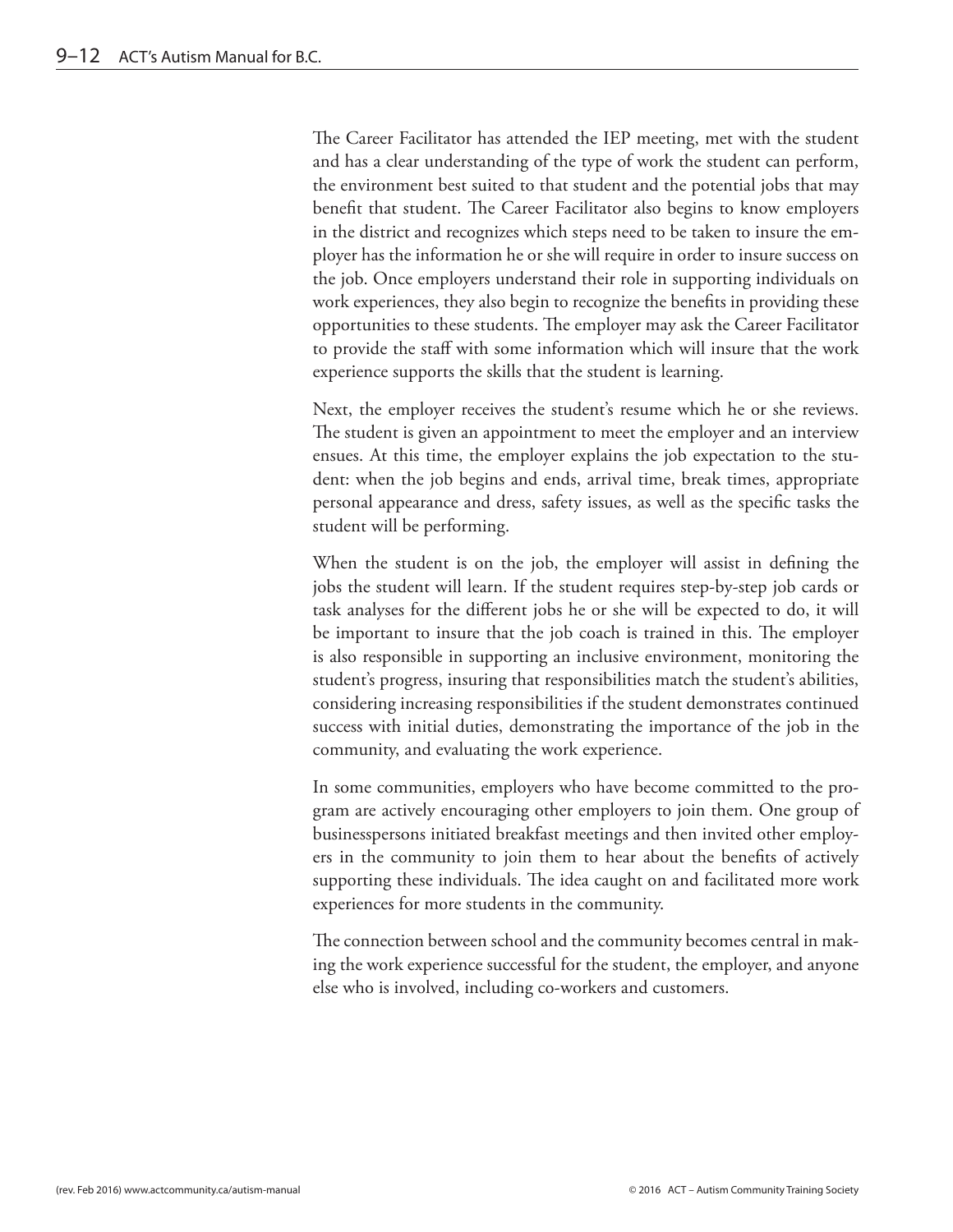### <span id="page-14-0"></span>CREATING A WORK-FRIENDLY ENVIRONMENT

Honesty, communication and safety are critical on the work site.

Successful work experiences rely on a number of factors that have to be considered. The openness on the part of the school when recruiting employers is essential. Confidentiality remains very important. However, the employer needs to understand the challenges they may encounter during the student's work experience. For example, the student is: in a wheel chair and requires more space, is deaf, is blind, is non-verbal, has allergies, requires multiple trials to learn tasks, needs routines, requires pre-warning for fire or earthquake drills, or requires warnings when changes are about to take place. The employer must feel empowered and supported when he or she assumes the responsibility of a work experience student. There can be no surprises that might compromise this partnership. The employer is contributing his time and possibly the time of other staff members to accommodate this opportunity.

Students with ASD encounter significant challenges in the area of communication. This, in fact, is one of the defining features of the diagnosis. Communication is very complex and presents differently in different individuals. Many students have difficulty processing new information so it is important that they have access to visual information to help them perform their jobs successfully. The team must insure that appropriate communication supports are available at the work site to facilitate success. Visual supports include pictures, symbols or words. Visual supports may involve: job cards, colour coding, boundary markers, step-by-step procedures, checklists, timers, prerecorded videos of the tasks, role-plays before going to the job, and photo journals of others on the job. For students who have difficulty engaging in casual conversations, cue cards or scripts may support interactions during break times. The career facilitator can also teach the staff how to interact with the student by modeling.

To insure safety on the worksite, the Career Facilitator must first go to the worksite and determine if it is safe for the student. Then, the Career Facilitator must meet with the employer to define what the student will be doing so that employer expectations meet student safety needs. Next, the student tours the job site to observe and identify safety concerns.

Back in the classroom, the student can be taught routines that will insure that the student can work safely in the work environment. The student can also learn to recognize safety hazards and communicate how to respond to these. To help increase student awareness of safety procedures on the job site, opportunities for discussion, role playing, watching videos and practicing safety procedures can be established by the classroom teacher. Visual sup-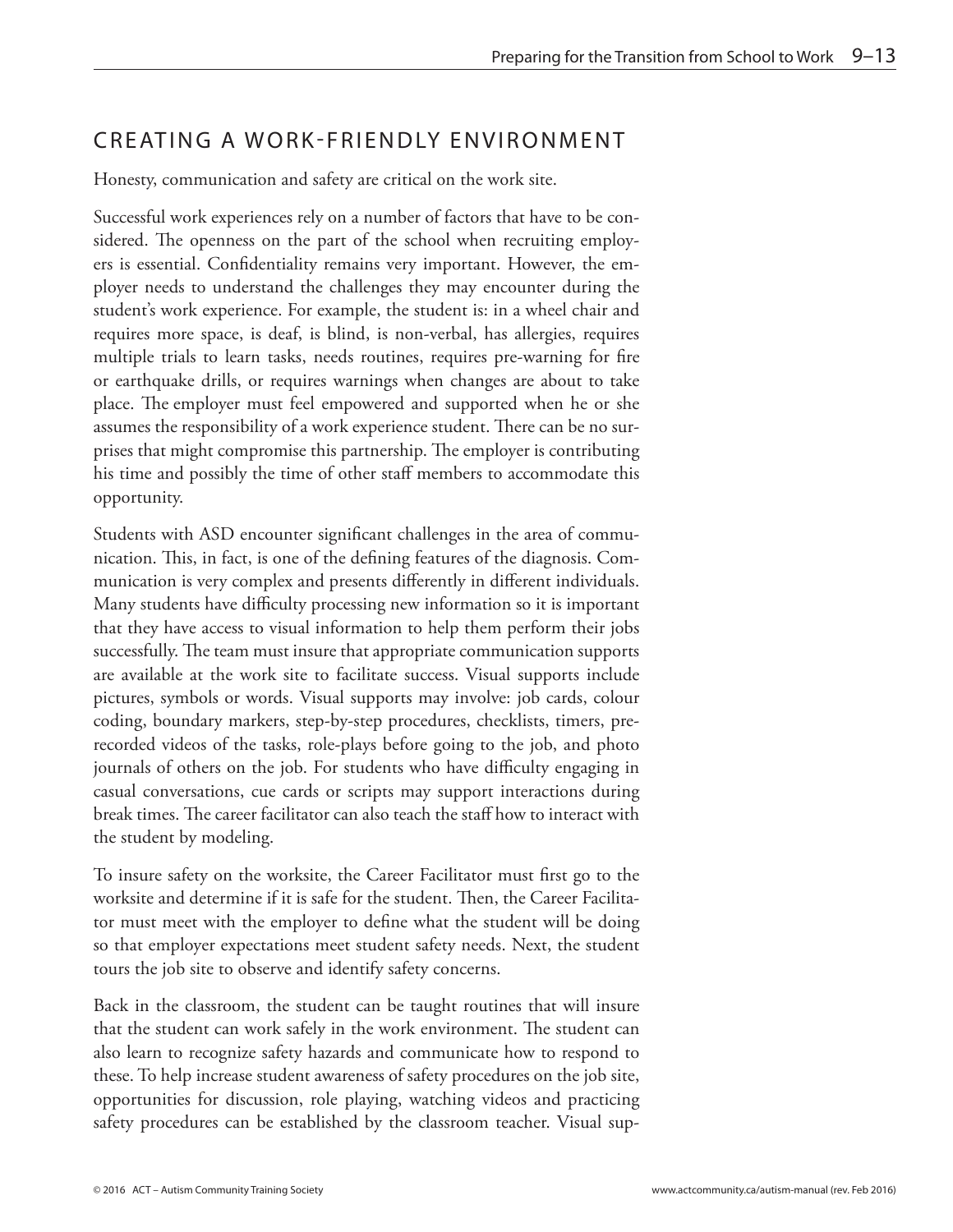<span id="page-15-0"></span>ports for safety in the school should parallel those the student will encounter on the job site.

On the job site, safety posters, signs and procedures should be clearly displayed, and students should be shown where they are. They should also become familiar with the staff member who can help them in case a problem arises.

### THE ROLE OF THE JOB COACH

The main job of a job coach involves shadowing the student and facilitating a successful experience for the student, as well as the employer and the employees on the site. The job coach supports the student in mastering the skills he or she is learning, as well as helping to determine when the student is ready to assume new responsibilities on the job. That support sometimes means insuring that the student has opportunities to complete tasks independently even if, initially, it takes a little longer to complete the assigned task.

The job coach is expected to:

- Always appear professional.
- Demonstrate respect at all times for the student as a responsible young adult.
- Take a back seat when going on an interview with the work experience teacher or career facilitator.
- Remain unobtrusive in the workplace.
- Cue, monitor safety, provide support only as required, and remain as discrete as possible.
- Help the student learn the layout of the site.
- Teach the student to "see" what else can be done to help maintain the work site. For example: if a chair is misplaced, the student puts it where it belongs; if there is litter on the floor, the student places it in the garbage.
- Provide positive feedback and redirection as needed.
- Attend the worksite with the tools required to support the student and maintain accurate records of the student's progress such as clipboard, pen, skills reporting sheets, task analysis forms, notepaper to record any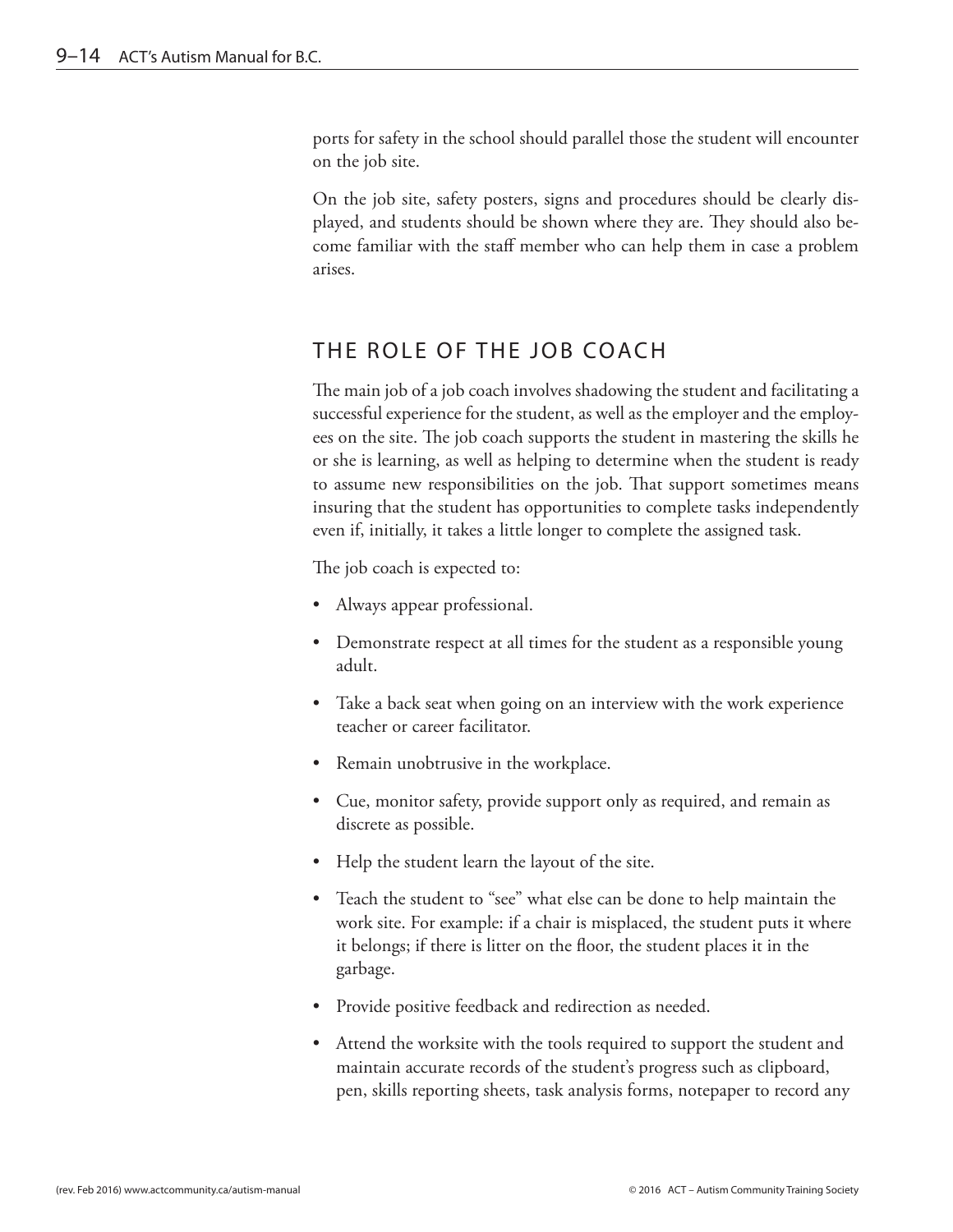environmental or safety issues that may need to be addressed or reinforced in the classroom.

- Be respectful of the employment opportunity and the individuals who are working on the site.
- Keep in mind that conversations on the job should be limited to the assigned tasks.
- Support student and staff interactions if coffee breaks with staff are involved.
- Model teaching techniques for business staff.

#### Responsibilities:

- Model desired behaviors.
- Dress appropriately.
- Respond only when the student needs assistance or the placement officer requires more detailed information.
- Have a clear understanding of the job and the workplace.
- Understand the goals and objects to be met by the student in the workplace.
- Understand and assist in creating task analysis for the student.
- Report daily on student progress, quantity and quality of assigned tasks, time spent completing tasks, number and type of cues required to complete the task, further training required, self-help skills required, and social skills progress.
- Debrief with the student and designated teacher in appropriate environments.
- Be prepared to videotape or take digital photos of the student in the workplace when proper forms are completed. (Lundine & Smith, 2006)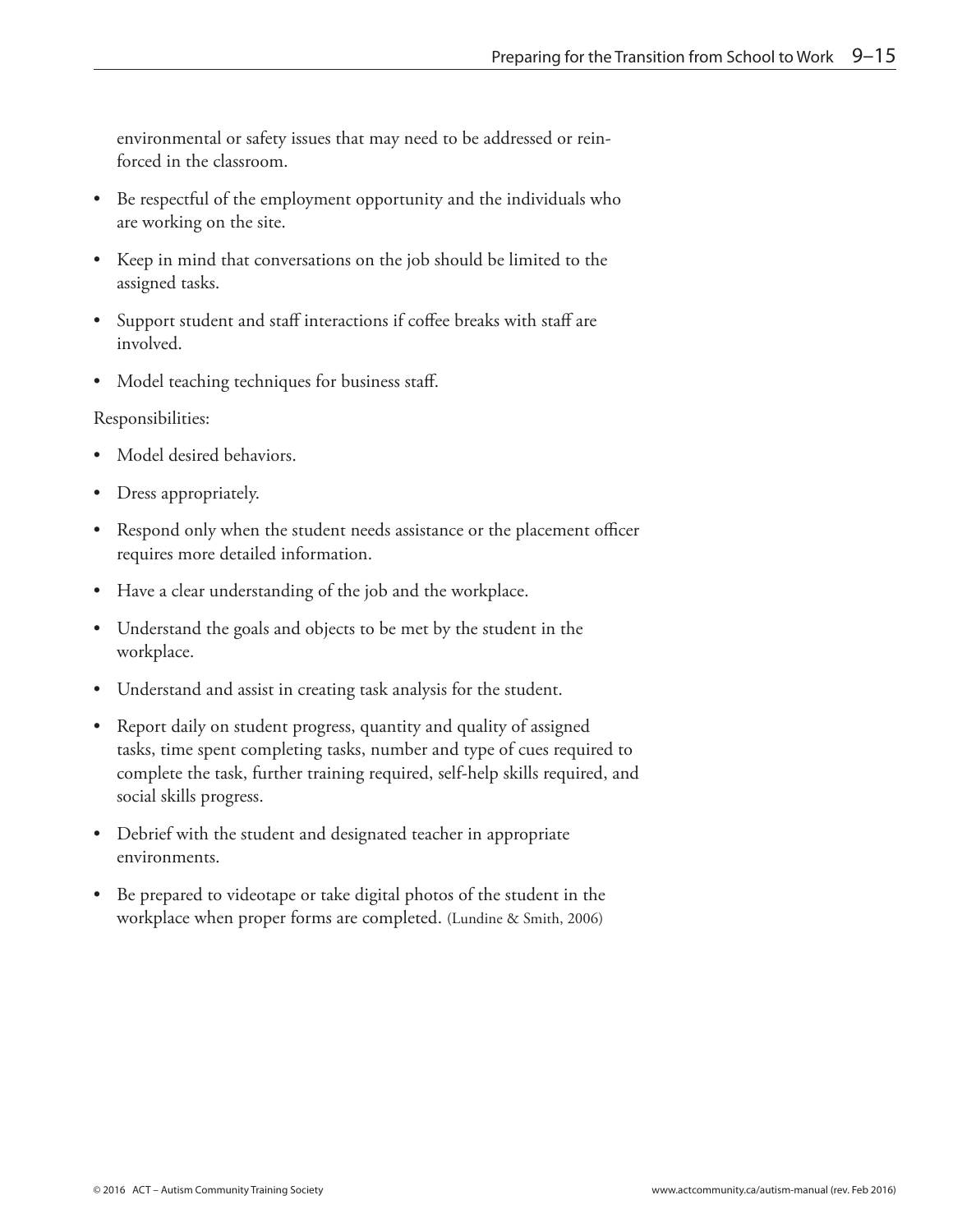#### <span id="page-17-0"></span>CONCLUSION

Charles Hart states, "The major goals of special education, like that of regular education should be to prepare the student for life after graduation, an adult life with optimal opportunities for free choices, self-determination and integration." (Charles Hart, 1989) It is therefore incumbent on all of us to recognize that we need to be aware of the work opportunities that await our students with ASD in the communities where they reside. We also have to realize that these opportunities need to be explored, fostered and supported. It does take a village to raise a child, and the teams that work with a plan in a collaborative manner have the greatest chance of seeing their children or students remain full participants in an inclusive environment.

## ADDITIONAL INFORMATION

### Personal Planning and Career and Personal Planning

In British Columbia, the Personal Planning (K–7) and Career and Personal Planning (8–12) curriculums are required areas of study. These curriculums are designed to have students set learning goals, develop plans to achieve them and study topics that promote career and personal development. Students study topics that promote personal health and human development, as well as selected topics in business and consumer education. A main objective is to encourage students to take increased responsibility for their learning. These curriculums recognize that emotional and social development are as important as academic achievement and intellectual and physical skills.

In the primary years, the emphasis is on activities related to students developing safety and health skills, setting goals, making decisions, communication and developing an understanding of their own strengths and interests.

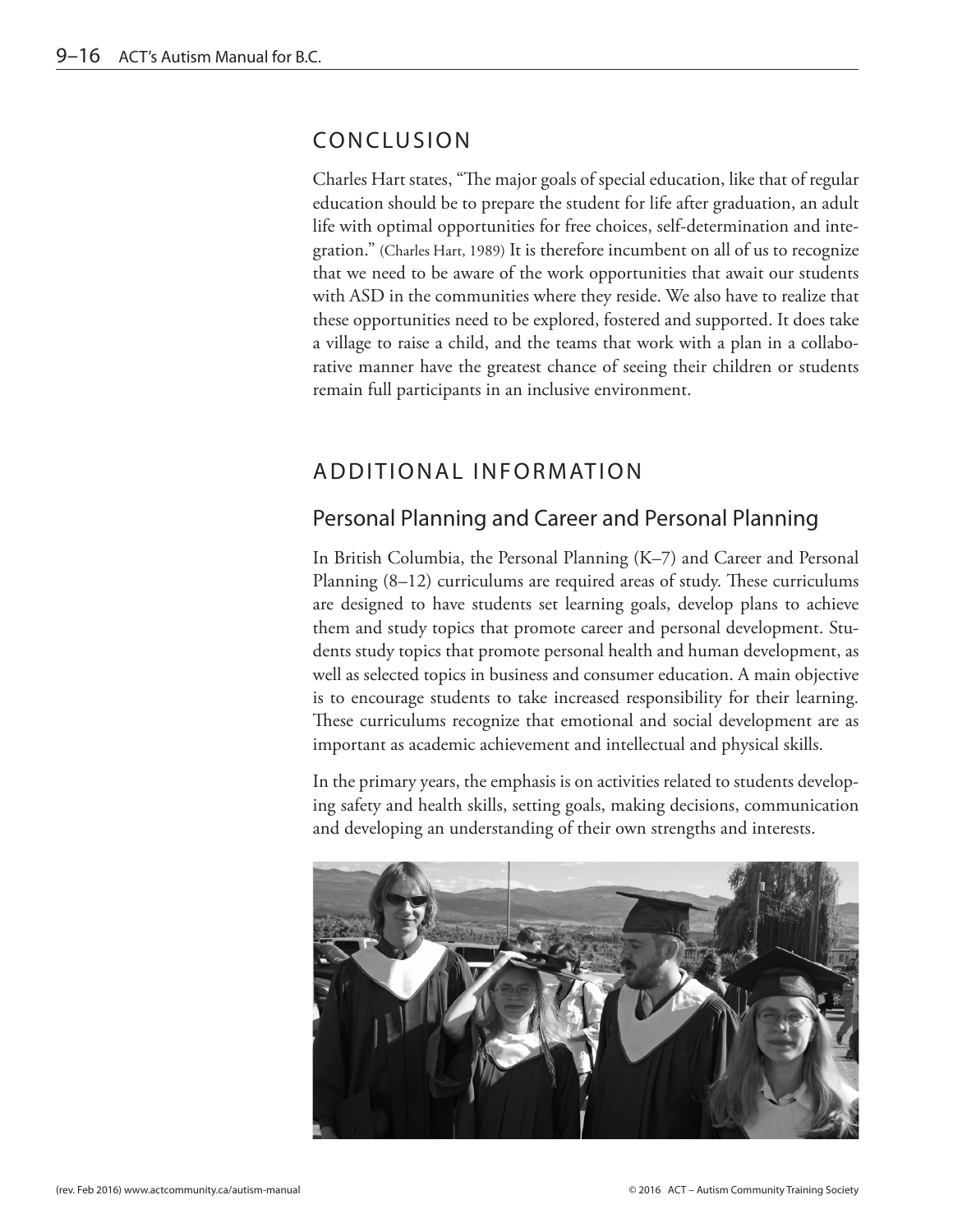<span id="page-18-0"></span>In the intermediate and graduation years, the development of personal and career plans becomes more formalized. By Grade 9, students must develop a Student Learning Plan in which they begin to identify their desired career and personal goals and explore plans to realize those goals. The Student Learning Plan can be used for communication between the home and school. Students develop and regularly update their Student Learning Plans with guidance from teachers and parents.

In grades 11 and 12, students must take Career and Personal Planning, which focuses on the Planning Process (including the development and maintenance of Student Learning Plans), Personal Planning, and Career Development (including 30 hours of work experience). Students successfully completing this area of study receive four credits toward graduation. [\(www.](http://www.bced.gov.bc.ca/irp/capp/capptoc.htm) [bced.gov.bc.ca/irp/capp/capptoc.htm\)](http://www.bced.gov.bc.ca/irp/capp/capptoc.htm)

# Individual Education Planning for Students with Special Needs

**What is an IEP?** An IEP is a written plan, developed for a student, which describes the program modifications and/or adaptations for the student and the services that are to be provided. It serves as a tool for collaborative planning among the school, the parents, the student (where appropriate) and, as necessary, school district personnel, other ministries and/or community agencies. See AID Resource

| The IEP is:        | A concise and usable document which summarizes the<br>$\bullet$<br>plan for the student's education program.<br>A tool to assist teachers in monitoring and<br>$\bullet$<br>communicating student growth.<br>A plan developed, implemented, and monitored by<br>$\bullet$<br>school staff in consultation with others involved with<br>the student.<br>• A flexible, working document with meaning for all<br>contributors.<br>• An ongoing record to ensure continuity in<br>programming. |
|--------------------|--------------------------------------------------------------------------------------------------------------------------------------------------------------------------------------------------------------------------------------------------------------------------------------------------------------------------------------------------------------------------------------------------------------------------------------------------------------------------------------------|
| The IEP is<br>not: | "Written in stone."<br>A daily plan, or a description of everything that will be<br>$\bullet$<br>taught to one student.<br>A means to monitor the effectiveness of teachers.<br>$\bullet$<br>A report card (however, the report card should<br>$\bullet$<br>comment on progress towards IEP goals).                                                                                                                                                                                        |

See AID Resource [www.actcommunity.ca/resource/2043/](http://www.actcommunity.ca/resource/2043/).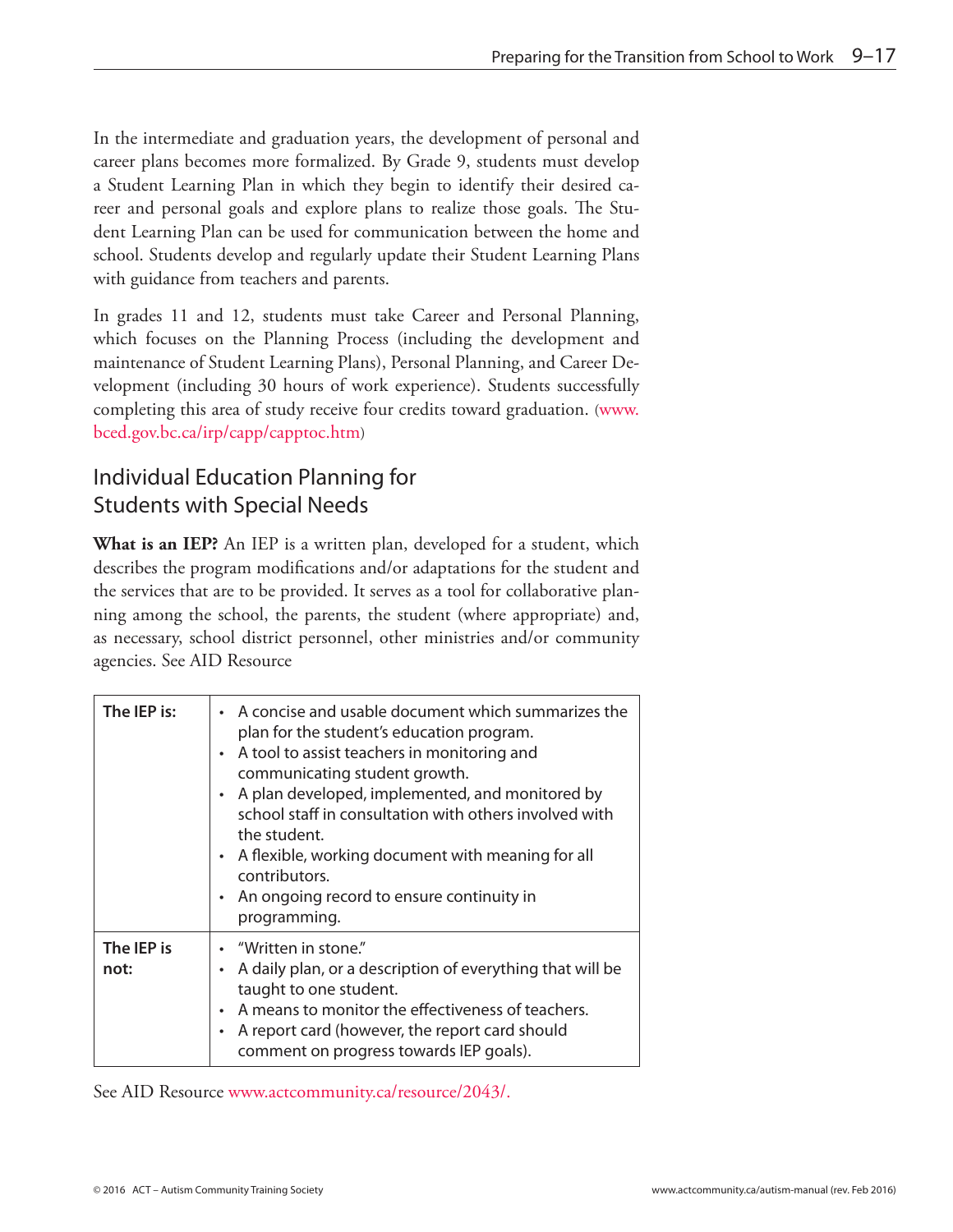#### <span id="page-19-0"></span>References

- 1. Alberta Education. (1995) Programming for Students with Special needs (PSSN) Book 2: Essential and Supportive Skills for Students with Developmental Disabilities (K-12) Alberta Education Publications. Edmonton, Alberta [http://eric.](http://eric.ed.gov/?id=ED392231) [ed.gov/?id=ED392231](http://eric.ed.gov/?id=ED392231)
- 2. Conference Board of Canada (2000) Employability Skills 2000+. Ottawa, ON: Conference Board of Canada
- 3. Delmolino, L. and Harris, S. L.(2004) Incentives for Change Motivating People with Autism Spectrum Disorders to Learn and Gain Independence. Woodbine House. Bethesda, Maryland.
- 4. Etmanski, Al. (2004) A Good Life For You and Your Relative with a Disability. Orwell Cove and Planned Lifetime Advocacy Network. Vancouver.
- 5. Fast, Yvonne.(2004) Employment for Individuals with Asperger Syndrome or Non-Verbal learning Disability Stories and Strategies. Jessica Kingsley Publisher. London and New York.
- 6. Grandin,Temple and Duffy, Kate. (2004) Developing Talents. Autism Publishing Company. Shawnee Mission KS
- 7. Grandin, Temple. [www.autism.com/grandin\\_schooltowork](http://www.autism.com/grandin_schooltowork)
- 8. Gregg Hill, Campbell River and District Association for Community Living, interview, 2004.
- 9. Hart, Charles. (1989) Without Reason: A Family Copes With Two Generations of Autism. Harper Collins, Canada.
- 10. Lundine, V. and Smith, C. (2006) Career Training and Personal Planning for Students with Autism Spectrum Disorders: A Practical Resource for Schools. Jessica Kingsley Publishers. London, England.
- 11. Meyer, Roger N. Asperger Syndrome Employment Workbook. Jessica Kingsley Publishing. London, England
- 12. POPARD (2007) Functional Curriculum. POPARD Press, 4746-57 Street, Delta, B.C. <www.autismoutreach.ca>
- 13. Ministry of Children and Family Development (2005). Transition Planning for Youth with Special Needs - A Community Support Guide. Victoria, B.C. See AID Resource [www.actcommunity.ca/resource/356/.](http://www.actcommunity.ca/resource/356/)
- 14. Ministry of Children and Family Development. (2005) Your Future Now A Transition Planning & Resource Guide for Youth with Special Needs and Their Families. Victoria, B.C. See AID Resource [www.actcommunity.ca/resource/356/](http://www.actcommunity.ca/resource/356/).
- 15. Wilson, Leah, ed. Young Adults with Developmental Disabilities: Transition from High School to Adult Life – Literature and Initial Program Review (2006) Community Living Research Project, School of Social Work and Family Studies. Vancouver. To order, contact [clrs@interchange.ubc.ca.](mailto:clrs@interchange.ubc.ca)
- 16. Wolfberg, P.J. (2003) Peer Play and the Autism Spectrum. The art of guiding children's socialization and imagination. Autism Publishing Company. Shawnee Mission, KS